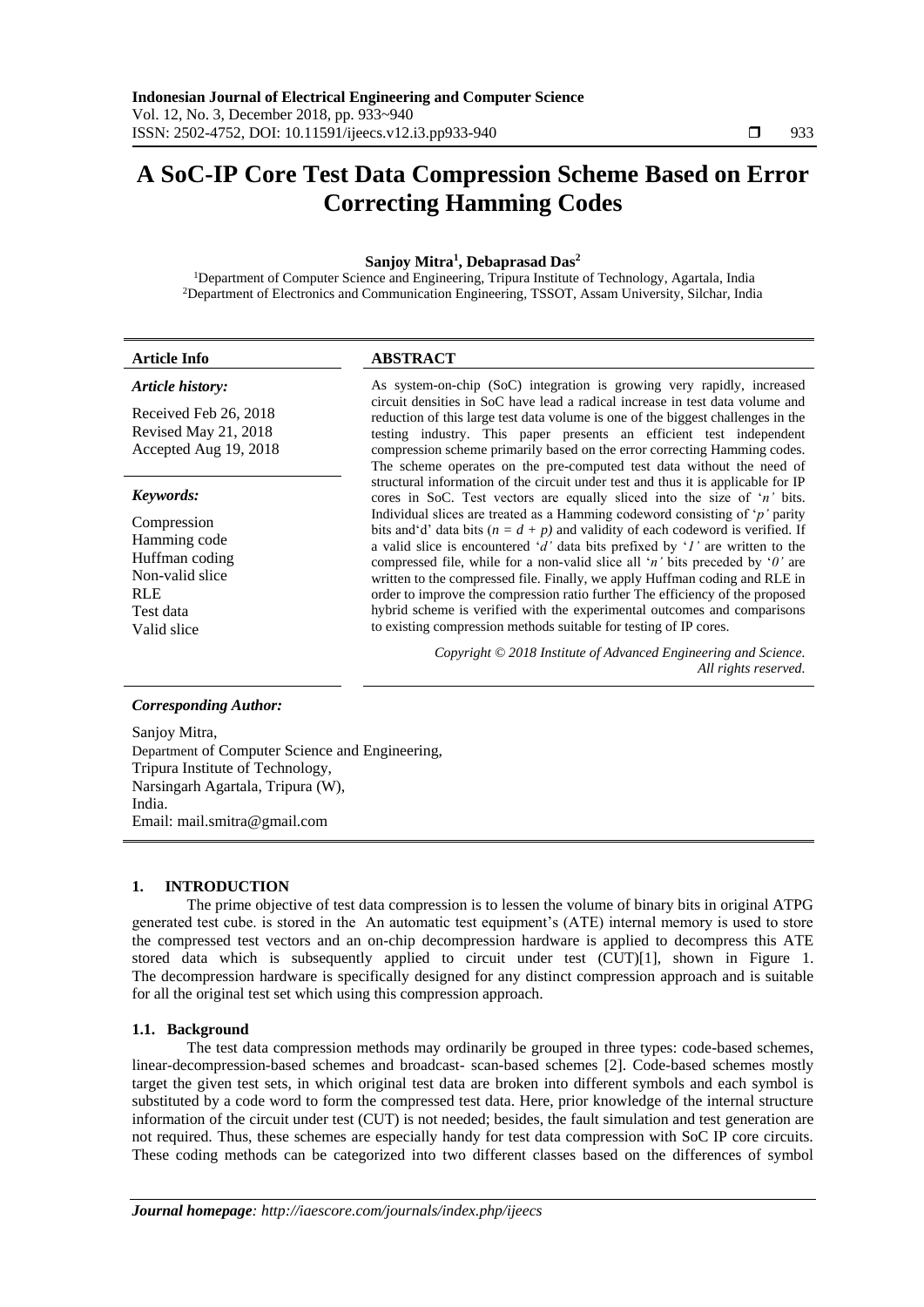division. In 'fixed' category, fixed numbers of input bits are encoded by the underlying compression mechanism. Analogously in 'variable' category; variable numbers of input bits are encoded by the compression algorithm. Huffman coding is the idle instance of such "fixed" scheme. The Huffman encoding algorithm encodes frequently occurring symbols with shorter code words and on the other hand, least frequent ones are assigned relatively longer code. Other instances of such 'fixed' category are selective Huffman coding (SHC) [3] and optimal selective Huffman coding (OSHC) [4], dictionary-based coding [5] and block merging coding [6] and so on. Single run-length and double run-length encoding method fall in the category of 'variable' scheme. Runs of '0' s are encoded in case of single run-length coding techniques and examples of this include Golomb code [7], frequency-directed run-length (FDR) code [8] and variable input Huffman code (VIHC) [9]. In case of double run-length code compression techniques, both runs of 0 s and runs of 1 s are encoded. Extended FDR code (EFDR) [10] alternating run-length coding (AFDR) [11] and mixed double run-length and Huffman coding (RL-HC) [12] are the examples of double run length encoding

## **1.2. Problem**

Faster development of Integrated Circuit fabrication process forcing an inevitable increase in the density of circuit components in a chip and this has raised test data volume a lot, which further not only enlarges the testing time but also surpasses the tester memory capacity [13]. System Integrators faces some difficulties while testing Intellectual property (IP) cores as the structure of the IPs is unknown to them and this complexity of IP cores and their size is the prime cause of larger test data volumes and obviously, longer test application time (TAT) is needed for quality post-production test. A large volume of test data is needed to be stored in the automatic test equipment (ATE) and transmitted deep into the chip as quickly as possible. Limited the size of memory and constant channel capacity of ATE triggers significant rise in the test application time and the test power. Test data compression techniques have the potential to resolute the problem of higher test data volume during SoC-IP testing.

#### **1.3. Solution**

In this paper, error correcting Hamming codes are applied for test data compression. Although Hamming codes [14, 15] are mostly applied for error correction, it can also be applied in test data compression allowing a small amount of distortion [16–19]. In this paper, we introduce a hybrid compression scheme which is primarily based on the error correcting Hamming code. We claim on the basis of experimental outcomes that the scheme efficiently compresses the SoC-IP Core test data.



Figure 1. SoC Test Model Figure 2. typical slicing of Test Data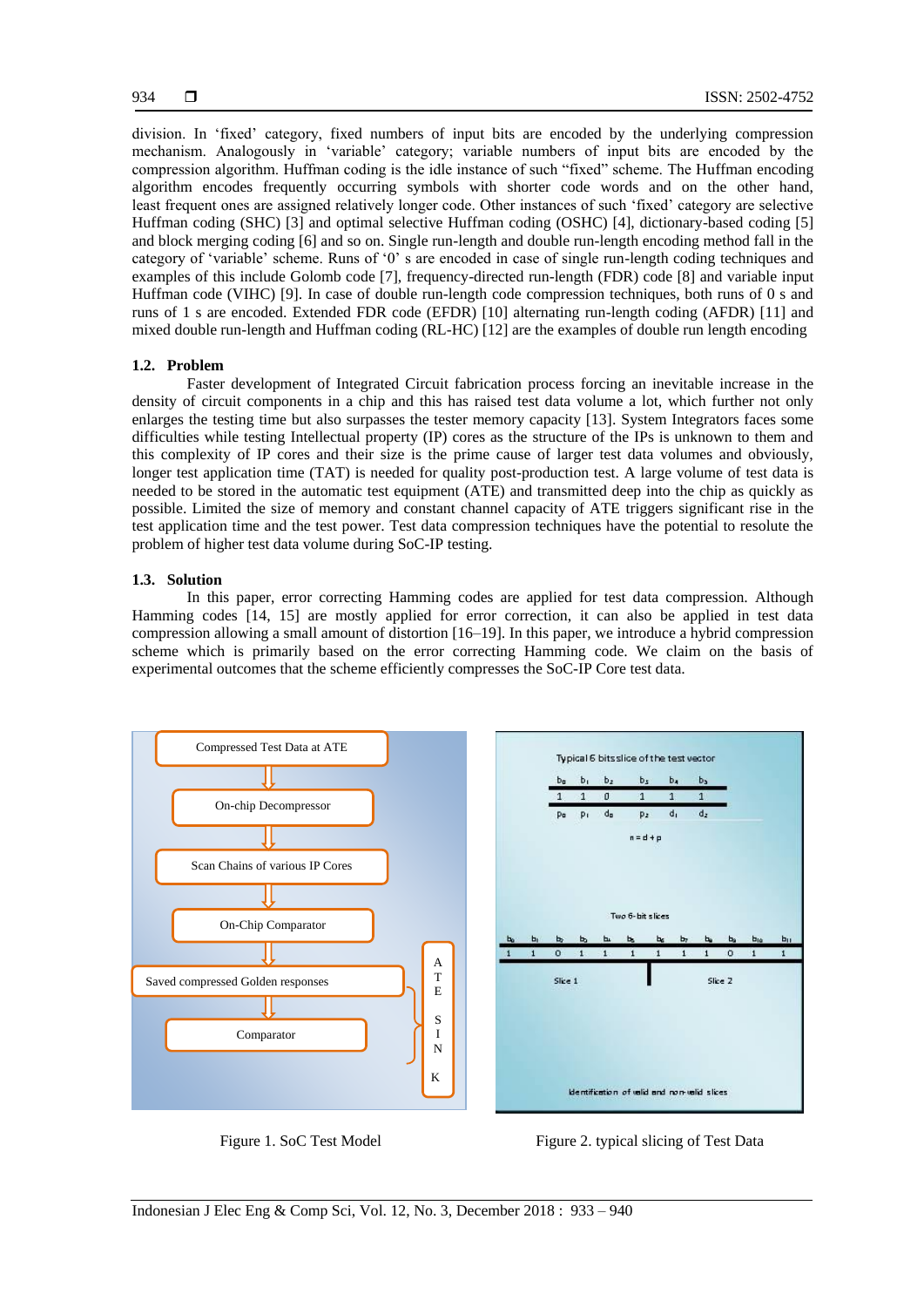#### 935

### **2. THE HAMMING CODE BASED DATA COMPRESSION ALGORITHM**

The error-correcting code incepted by Hamming finds more extensive application in advanced information processing and communication systems. It is well equipped for distinguishing two bits error and corrects a single bit error. Furthermore, burst errors [14, 15] can likewise be corrected with the aid of Hamming codes. Let us assume a message with d data bits and it is to be coded using Hamming codes. The prime idea of the Hamming codes lies in the utilization of additional parity bits (p) keeping in mind the end goal to recognize a single bit and an identification of two bits errors. Here, the 'n' bits of coded message is generally constituted by the relation:  $n = d + p$ . Individual parity bit drives for the parity of several groups of data bits, including itself, to be odd (or even), where every parity is calculated on different subsets of the data bits. The bits of the codeword are numbered successively, beginning with bit 1 at the left end, bit 2 to its immediate right, and so on. In Hamming codes, the parity bits and data bits are positioned at a particular place in the codeword. The parity bits occupy positions  $2^0$ ,  $2^1$ ,  $2^2$ ,  $2^1$ ,  $2^2$ ,  $2^1$  in the sequence which has at most  $2^{p-1}$  $1-1$  positions. The leftover positions are preserved for the data bits, see Figure 2. For a codeword of n bits, there are  $2^n$  possible code words having values from 0 to  $2^n - 1$ , the only  $2^d$  of them are valid code words and  $2^n - 2^d$  are non-valid code words.

### **3. PREPROCESSING OF TEST DATA**

Test data obtained from ATPG is subjected to preprocessing steps like don't care bit filling and splitting of test data into suitable slices.

## **3.1. Slicing of Input Test Data**

We divide the input test data into scan chains of predetermined length. Let us assume that the test data  $T<sub>D</sub>$  consists of *n* test patterns. We divide the scan elements into *m* scan chains in the best-balanced manner possible. This result in each vector being divided into *m* sub-vectors, each of length, say *l*. Dissimilarity in the lengths of the sub-vectors are resolved by padding don't cares at the end of the shorter sub-vectors. Thus, all the sub-vectors are of equal length. The *m-*bit data which is present at the same position of each sub-vector constitute an *m*-bit slice. If there are vectors at the beginning, we obtain a total of  $n \times l$  *m*bit slices, which is our uncompressed data set that needs to be compressed.

## **3.2. Don't' Care Bit Filling**

The test cube generated by automatic test pattern generator (ATPG) tool contains a great quantity of don't care(X) bits. Such don't care bits in test cube can be manipulated for enhancing the test data compression. In statistical coding techniques, test data is split into equal size slices of *m* bits. Test data compression may be improved by reducing the number of distinct slices in a given test set and also by increasing the frequency of occurrence for each distinct slice. In this hybrid compression scheme, we apply an existing don't care bit filling algorithm namely MT -fill which has less computational complexity compared to other algorithms. We have chosen Minimum Transition Fill (MT-fill) over other techniques owing to the fact that it reduces the number of weighted transitions in the test vector, thereby reducing the test power.

In MT-fill, a progression of X entries in the test vector is filled with an indistinguishable value as the first non-X entry on the right side of this arrangement. This limits the quantity of transitions in the test vector when it is scanned in.

For example, consider the test vector: 100XX010X1X0. This vector, after MT-fill, would become 100000101100. If the test vector has a string of X bits that is not terminated by a non-X bit on the right side, then it should be filled by the bit value to the left of the sequence. For example 1000001011XX should be 100000101111 after MT-fill.

#### **4. THE PROPOSED METHODOLOGY**

We propose an implementation of a hybrid compression scheme for reducing the volume of test data. Our proposed scheme is primarily based on error correcting Hamming codes. The Hamming code introduces additional bits, known as parity bits, whose function is to validate the exactness of the original message sent upon receipt. This method transforms the slice of size *m* bits into *n* by adding up *p* parity bits, based on the size of the message *m*, which is encoded into a codeword of length *n*. Figure 4 shows the block diagram of the technique

#### **4.1. Sequence of Compression Steps**

Our proposed approach takes the ATPG generated original test vector and implements a no. of steps, as follows:

*A SoC-IP Core Test Data Compression Scheme based on Error Correcting Hamming Codes (Sanjoy Mitra)*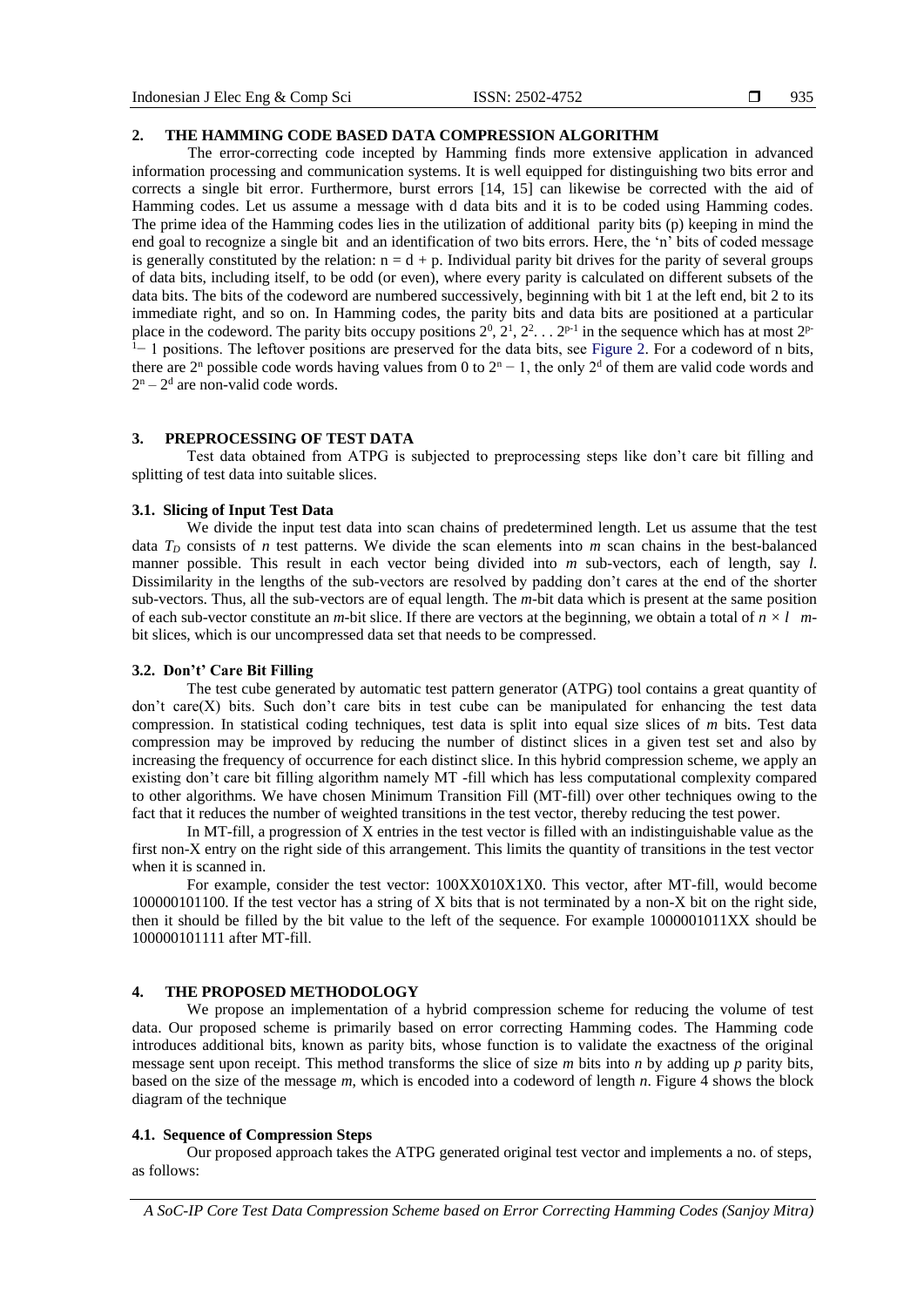**Step 1:** Stacking of the test data file for encoding.

**Step 2**: Conversion of each m-bit slices into an n-bit length where (m>n) by applying the Hamming decoders on the input test vector. It is worth mentioning here that every slice of size m bits is not the code word; some non-code word m-bit slices may also exist. So, an extra bit is put in use to differentiate between noncode words and code words. We append a bit '1' if the bit slice is a codeword and bit '0' if it is not a codeword to an additional file called an added bit file. The test data slice that is a valid codeword is converted to an n-bit slice instead of an m-bit slice. Invalid codeword is shifted as it is, without any compression, into the compressed binary file.

**Step 3:** Further compression of test vector file by applying Huffman coding.

**Step 4**: Run Length Encoding (RLE) and the Huffman encoding algorithm are applied to added bit file. Afterward the file is added to the header of the compressed binary file. As a result*,* we attain a pleasing result with noteworthy improvement in compression ratio. Figure 3 signifies the flow of the proposed method.

#### **4.2. Decompression Mechanism**

A decompression process is carried out in order to reinstate the original test data from the compressed data file and is performed as follows:

**Step 1**: Read the header of the compressed file and take out the added bit file from that, after that, decode the extracted file by applying the Huffman decoder. Apply the RLE decoder in order to reinstate the added bit file to its original form.

**Step 2:** Decoding of the compressed data file by means of the Huffman algorithm.

**Step 3***:* Encoding of the Huffman decoded test data file by applying the Hamming error correction algorithm. In this phase, every bit of this file is accessed and thus the length of every slice is dependent on the value in the *added bit* file. If the bit of *added bit* file is 1, then the slice size is *n* bits, otherwise, the size of the slice is *m* bits. The Hamming encoder returns the slice of size *n* bits to its original size of *m* bits and returns the parity bits that were removed during Hamming decoding.

**Step 4***:* Lastly, the test data file is returned to its original status without any loss of data



Figure 3. Flow of the compression scheme

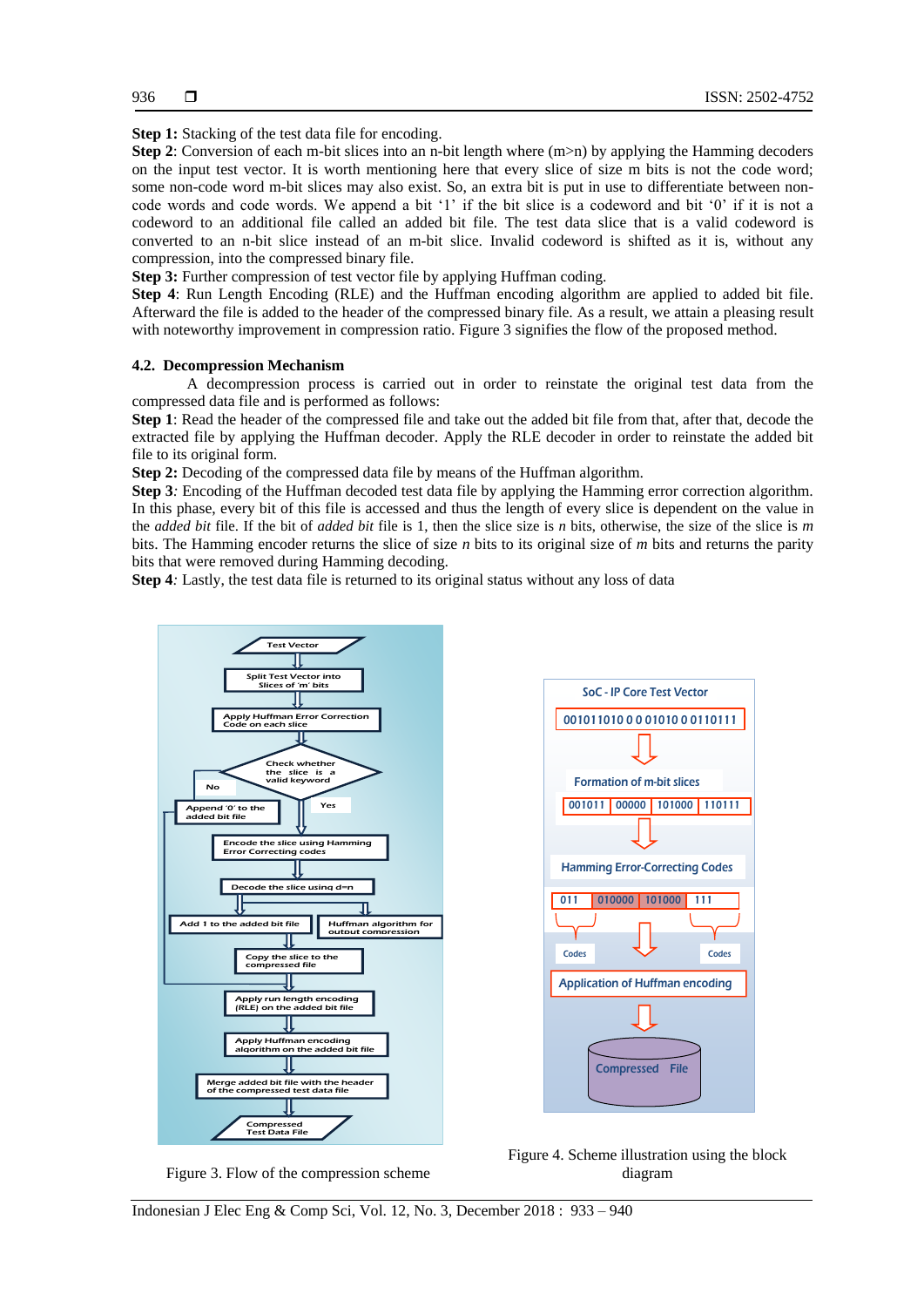937

# **5. EXPERIMENTAL RESULTS AND ANALYSIS**

In order to observe the likely improvements to be delivered by the proposed method, experiments are carried out on the seven ISCAS'89 [20] benchmark circuits. Synopsys Tetra MAX [21] ATPG tool is used to generate the test data. Synopsys Tetra MAX was functional with the dynamic compaction turned on and random-fill turned off. The proposed encoding scheme based on the Hamming code is analyzed from the several points of view of the test data compression and their effects on compression: the compression ratio, size of slice and number of parity bits etc.. The above issues are very important in the context of the proposed scheme. The compression ratio,  $C_R(T_D)$ , that is estimated with the following

$$
C_R(T_D) = \left(\frac{|T_D| - |T_E|}{|T_D|}\right) \times 100\tag{1}
$$

Where  $|T_{\text{D}}|$  denotes the size of the original test data and the size of the compressed test data is represented by  $|T_{\rm E}|$ 

Table 1. Some Details of Test Data in Single Scan Chain Architecture

|             |             | $\overline{\phantom{0}}$ |                     |  |  |  |  |
|-------------|-------------|--------------------------|---------------------|--|--|--|--|
| ISCAS 89    | Total no of | Bits per pattern         | Original Test data  |  |  |  |  |
| circuit[20] | patterns    |                          | $size(T_D)$ in bits |  |  |  |  |
| s5378       | 111         | 214                      | 23.754              |  |  |  |  |
| s9234       | 159         | 247                      | 39,273              |  |  |  |  |
| s13207      | 236         | 700                      | 1.65.200            |  |  |  |  |
| s15850      | 126         | 611                      | 76.986              |  |  |  |  |
| s35932      | 16          | 1763                     | 28,208              |  |  |  |  |
| s38417      | 99          | 1664                     | 1,64,736            |  |  |  |  |
| s38584      | 136         | 1464                     | 1.99.104            |  |  |  |  |

Table 2. Compression Ratio based Comparison with the Previously Proposed Techniques

| ISCAS 89    | Selective              | Golomb | <b>FDR[8]</b> | <b>EFDR[10]</b> | $ALT-$         | RL-         | 9C <sub>[22]</sub> | Our      |
|-------------|------------------------|--------|---------------|-----------------|----------------|-------------|--------------------|----------|
| circuit[20] | Huffman <sup>[4]</sup> | ר71    |               |                 | <b>FDR[11]</b> | Huffman[12] |                    | Proposed |
| s5378       | 42.32                  | 37.11  | 48.02         | 53.67           | 45.39          | 46.17       | 51.56              | 64.60    |
| s9234       | 38.14                  | 45.25  | 43.59         | 48.66           | 35.32          | 42.0        | 50.91              | 61.27    |
| s13207      | 66.95                  | 79.74  | 69.59         | 82.19           | 29.11          | 69.51       | 72.31              | 63.65    |
| s15850      | 52.61                  | 62.82  | 56.82         | 67.82           | 25.90          | 57.83       | 66.37              | 72.35    |
| s35932      | 50.71                  | 43.21  | 44.07         | 39.41           | 34.30          | 55.08       | 57.45              | 58.30    |
| s38417      | 79.87                  | 28.37  | 85.17         | 62.03           | 22.41          | 89.44       | 60.41              | 68.76    |
| s38584      | 57.80                  | 57.17  | 60.84         | 61.12           | 23.60          | 61.52       | 65.53              | 72.60    |

Table 3. Evaluation of Compression Ratio based on Different Slice Sizes and Variation in the Number of  $D$ ority  $D$ its

| 01 Pality DRS   |                         |       |                         |       |                         |       |        |                         |          |       |                         |       |         |       |       |
|-----------------|-------------------------|-------|-------------------------|-------|-------------------------|-------|--------|-------------------------|----------|-------|-------------------------|-------|---------|-------|-------|
| Slice $Size(S)$ |                         |       |                         |       |                         |       |        |                         |          |       |                         |       |         |       |       |
| <b>ISCAS</b>    | $S = 7$                 |       | $S=10$                  |       | $S=15$                  |       | $S=20$ |                         | $S = 25$ |       |                         |       |         |       |       |
| 89              | No of parity bits $(p)$ |       | No of parity bits $(p)$ |       | No of parity bits $(p)$ |       |        | No of parity bits $(p)$ |          |       | No of parity bits $(p)$ |       |         |       |       |
| circuit         | $p=3$                   | $p=4$ | $p=5$                   | $p=3$ | $p=4$                   | $p=5$ | $p=3$  | $p=4$                   | $p=5$    | $p=3$ | $p=4$                   | $p=5$ | $p = 3$ | $p=4$ | $p=5$ |
| s5378           | 57.67                   | 57.70 | 57.73                   | 57.76 | 58.80                   | 58.83 | 57.81  | 59.70                   | 59.71    | 57.82 | 59.72                   | 61.90 | 57.91   | 59.78 | 64.60 |
| s9234           | 54.30                   | 54.36 | 54.46                   | 54.33 | 55.30                   | 55.41 | 54.50  | 56.30                   | 56.32    | 54.53 | 56.45                   | 58.36 | 54.67   | 56.52 | 61.27 |
| s13207          | 55.91                   | 55.94 | 55.95                   | 55.97 | 57.97                   | 57.99 | 55.98  | 58.61                   | 58.64    | 55.99 | 59.85                   | 61.49 | 56.05   | 59.87 | 63.65 |
| s15850          | 62.37                   | 62.42 | 62.45                   | 61.40 | 63.21                   | 63.22 | 61.42  | 65.71                   | 65.78    | 61.50 | 65.90                   | 68.21 | 61.50   | 65.94 | 72.35 |
| s35932          | 46.72                   | 46.81 | 46.93                   | 46.76 | 49.03                   | 49.10 | 46.77  | 52.88                   | 52.97    | 46.80 | 52.91                   | 55.73 | 46.80   | 53.72 | 58.30 |
| s38417          | 60.10                   | 60.15 | 60.24                   | 60.14 | 61.40                   | 61.44 | 60.32  | 63.90                   | 63.97    | 60.49 | 64.12                   | 66.38 | 60.40   | 64.21 | 68.76 |
| s38584          | 63.62                   | 63.72 | 63.80                   | 63.73 | 65.87                   | 65.90 | 63.78  | 67.87                   | 68.00    | 63.79 | 68.30                   | 70.90 | 63.80   | 69.20 | 72.60 |

In order to verify the efficiency of the proposed method, implementation of the proposed compression method was carried out in the 'C' language on a Linux system. Test cubes were generated for the seven largest ISCAS-89[16] fully scanned test bench circuits. Tetra Max [14] ATPG tool was used to generate these test data cubes. Table 1 gives the description of the scan chain network scheme. In Table 1, we provide the details like number of patterns, bits per pattern and total bits of test data cube for the traditional single scan chain architecture etc. The the number of test patterns provided in column 2, may be further reduced by applying compaction. If the compacted test vector of the scan chain is exactly equal to other compacted test vectors, the test vector can be rejected from the test cube.

*A SoC-IP Core Test Data Compression Scheme based on Error Correcting Hamming Codes (Sanjoy Mitra)*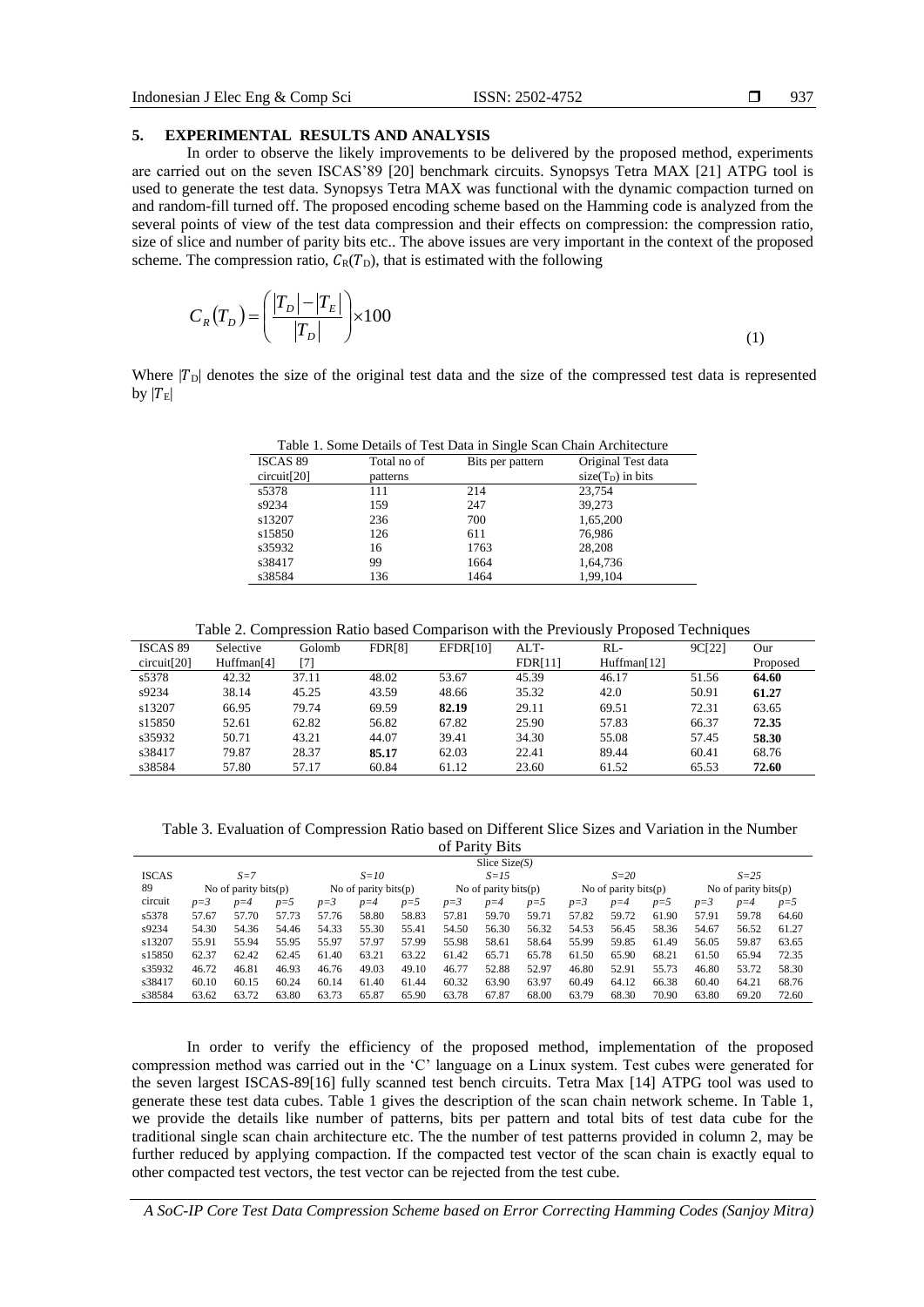Table 2 presents a comparison of the compression ratio with selective Huffman coding [4], Golomb coding [7], FDR coding [8], EFDR coding [10], ALT-FDR Coding [11],], RL-Huffman coding [12], and 9C [22]. For each test bench circuit, we have used five different test data slice sizes (i.e.  $S=7$ ,  $S=10$ ,  $S=15$ ,  $S=20$ ,  $S=25$ ) and three different lengths of parity bits (i.e.  $p=3$ ,  $p=4$ ,  $p=5$ ). Column 9 gives the best compression ratio of the proposed compression schemes based on the number of parity bits of error correcting Hamming code and size of the test data slice. This hybrid compression proposal outperforms most of the previously published compression schemes tabulated in Table 2 for the majority of the test bench circuits. The proposed scheme compresses the test data thrice in three consecutive distinct compression methods: firstly with Hamming code based compression, then by RLE and finally with the aid of Huffman coding and thus yields impressive test data compression ratio in most of the benchmark circuits used in the experiment. In Table 2, it can be observed that this test data compression scheme has resulted in significant improvement of the compression ratio in all the listed benchmark circuits except the benchmark s13207 and s38417.

In Table 3, it can be seen that variation in the parameters like slice size(S) and no of parity bits during the compression with Hamming error correcting codes is influencing the overall compression ratio of this hybrid compression scheme. Here in Table 3, it is evident that in most of the cases, with the increase in test data slice size and no of parity bits, the compression ratio is also improved in contrast to the previous one. If we critically observe the compression ratio improvement pattern in Table 3, we can notice that significant improvement is recorded in case of  $\{(S=7,p=3) \text{ to } (S=10,p=4)\}, \{(S=10,p=4) \text{ to } (S=15,p=4)\}, \{(S=15,p=4) \text{ and } (S=15,p=4) \text{ to } (S=15,p=4)\}$ to  $(S=20,p=5)$ } and  $(S=20,p=5)$  to  $(S=25,p=5)$ } for most of the benchmark circuits

Table 4. Variation of Compression Ratio with the Percentage of the Valid Slice, Size of Slice and Quantity of Parity Bits

|                     |                                                                               |       |                                        |       | $\circ$ and $\circ$ . The same $\circ$ is the same of $\circ$ |       |                                        |       |                                        |           |  |  |
|---------------------|-------------------------------------------------------------------------------|-------|----------------------------------------|-------|---------------------------------------------------------------|-------|----------------------------------------|-------|----------------------------------------|-----------|--|--|
|                     | Slice Size(S), No of parity bits(p), Percentage of the valid slices ( $V_s$ ) |       |                                        |       |                                                               |       |                                        |       |                                        |           |  |  |
| ISCAS 89<br>circuit | $S=7, p=3$                                                                    |       | $S=10, p=4$                            |       | $S = 15, p = 4$                                               |       | $S = 20, p = 5$                        |       | $S = 25, p = 5$                        |           |  |  |
|                     | % of valid<br>slice(V <sub>S</sub> )                                          | CR    | $%$ of valid<br>slice(V <sub>S</sub> ) | CR    | $%$ of valid<br>slice(V <sub>S</sub> )                        | CR    | $%$ of valid<br>slice(V <sub>S</sub> ) | CR    | $%$ of valid<br>slice(V <sub>S</sub> ) | <b>CR</b> |  |  |
| s5378               | 25                                                                            | 57.67 | 37                                     | 58.80 | 39                                                            | 59.70 | 37                                     | 61.90 | 35                                     | 64.60     |  |  |
| s9234               | 28                                                                            | 54.30 | 40                                     | 55.30 | 41                                                            | 56.30 | 40                                     | 58.36 | 32                                     | 61.27     |  |  |
| s13207              | 23                                                                            | 55.91 | 38                                     | 57.97 | 31                                                            | 58.61 | 33                                     | 61.49 | 34                                     | 63.65     |  |  |
| s15850              | 34                                                                            | 62.37 | 41                                     | 63.21 | 37                                                            | 65.71 | 34                                     | 68.21 | 30                                     | 72.35     |  |  |
| s35932              | 27                                                                            | 46.72 | 43                                     | 49.03 | 45                                                            | 52.88 | 39                                     | 55.73 | 37                                     | 58.30     |  |  |
| s38417              | 32                                                                            | 60.10 | 28                                     | 61.40 | 41                                                            | 63.90 | 40                                     | 63.38 | 38                                     | 68.76     |  |  |
| s38584              | 34                                                                            | 63.62 | 30                                     | 65.87 | 35                                                            | 67.87 | 34                                     | 65.90 | 31                                     | 72.60     |  |  |

It can be clearly understood from Figure 3 and Figure 4 that some of the hamming errors correcting codes are valid and some others are non-valid. In Table 4, we have shown the percentage of valid slices capable of generating valid codes which in turn produces the initial level of test data compression. In Table 4, the percentage of valid slices corresponding to various test data slices are shown. Here the valid slice percentage *V<sup>S</sup>* corresponding the pair (slice size, no of parity bits) against different benchmark test data and their respective compression ratio (CR) is also given. Highest compression ratio, 72.60 is achieved for the pair ( $S=25$ ,  $p=5$ ) having 31% of valid slices.

Apart from the tabular representation of the experimental data, we have also put the glimpse of the experimental outcomes in graphical representation with the aid of a column-bar chart. In figure 5, benchmark wise comparison of compression ratio (CR) against the pair of slice size and no of parity bits is shown. The pairs:  $\{ (S=7, p=3), (S=10, p=4), (S=15, p=4), (S=20, p=5) \}$  and  $(S=25, p=5)$ } and their corresponding benchmark circuit wise compression ratios are plotted in Figure 5 for graphical staging of the comparison

Comparison of different compression methodologies with our proposed method on the basis of the compression ratio in different benchmark circuits is plotted in figure 6. This proposed method was compared with other existing methods namely selective Huffman coding [4], Golomb coding [7], FDR coding [8], EFDR coding [10], ALT-FDR Coding [11], RL-Huffman coding [12], and 9C [22]and almost in majority of the benchmark circuits, the bar corresponding to our proposed compression scheme is standing highest with highest compression ratio among all other compression methods.

The behavior of different benchmark circuits in terms of compression ratio(CR) corresponding to the pairs of slice size and number of parity bits is graphically depicted in Figure 7. Here, the compression ratio corresponding to the pairs:  $\{(S=7, p=3), (S=10, p=4), (S=15, p=4), (S=20, p=5) \}$  and  $(S=25, p=5)$ } against the benchmark circuits used in this experiment are plotted in Figure 7. From this graphical presentation, we may correlate how the compression ratio is varying across different benchmark circuits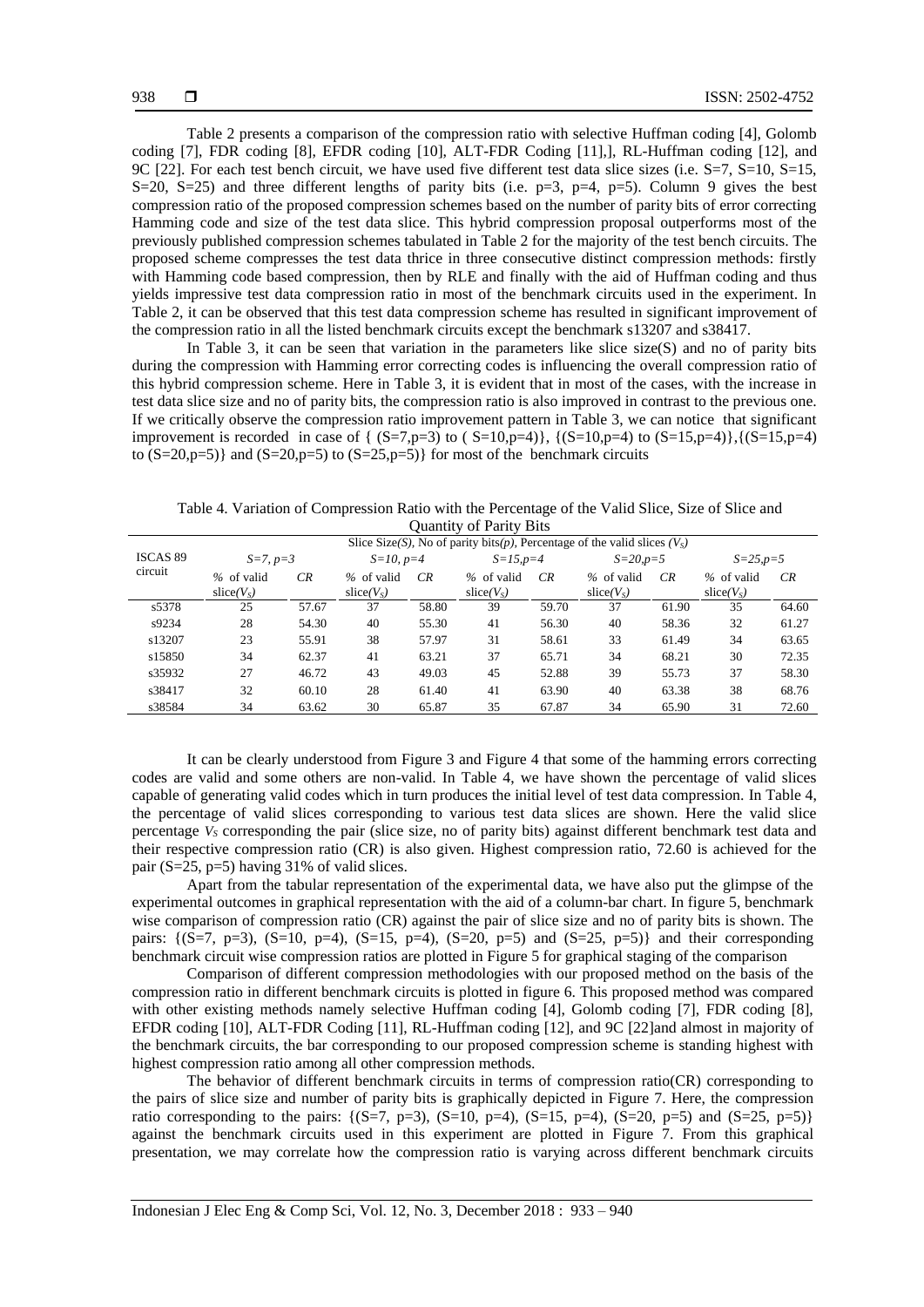depending on the combination of the size of the slice and number of parity bits used in the Hamming error correcting codes.



Figure 5. Benchmark wise comparison of CR based on the combination of slice size(S) and number of parity bits (p)



Figure 6. CR based comparison of different compression methods with the proposed method on different benchmark circuits



Figure 7. CR based behavior analysis of different benchmark circuits depending on the combination of slice size(S) and number of parity bits (p)

#### **6. CONCLUSION**

This paper presented a test compression algorithm that combines the advantages of the Hamming error-correcting codes, RLE and Huffman encoding. This paper developed the efficient utilization of Hamming error-correcting codes in combination with RLE and Huffman encoding algorithm for test data compression in order to improve compression ratio of SoC-IP core test data. We have applied our algorithm on various benchmarks and compared our results with existing test compression techniques. Our hybrid

*A SoC-IP Core Test Data Compression Scheme based on Error Correcting Hamming Codes (Sanjoy Mitra)*